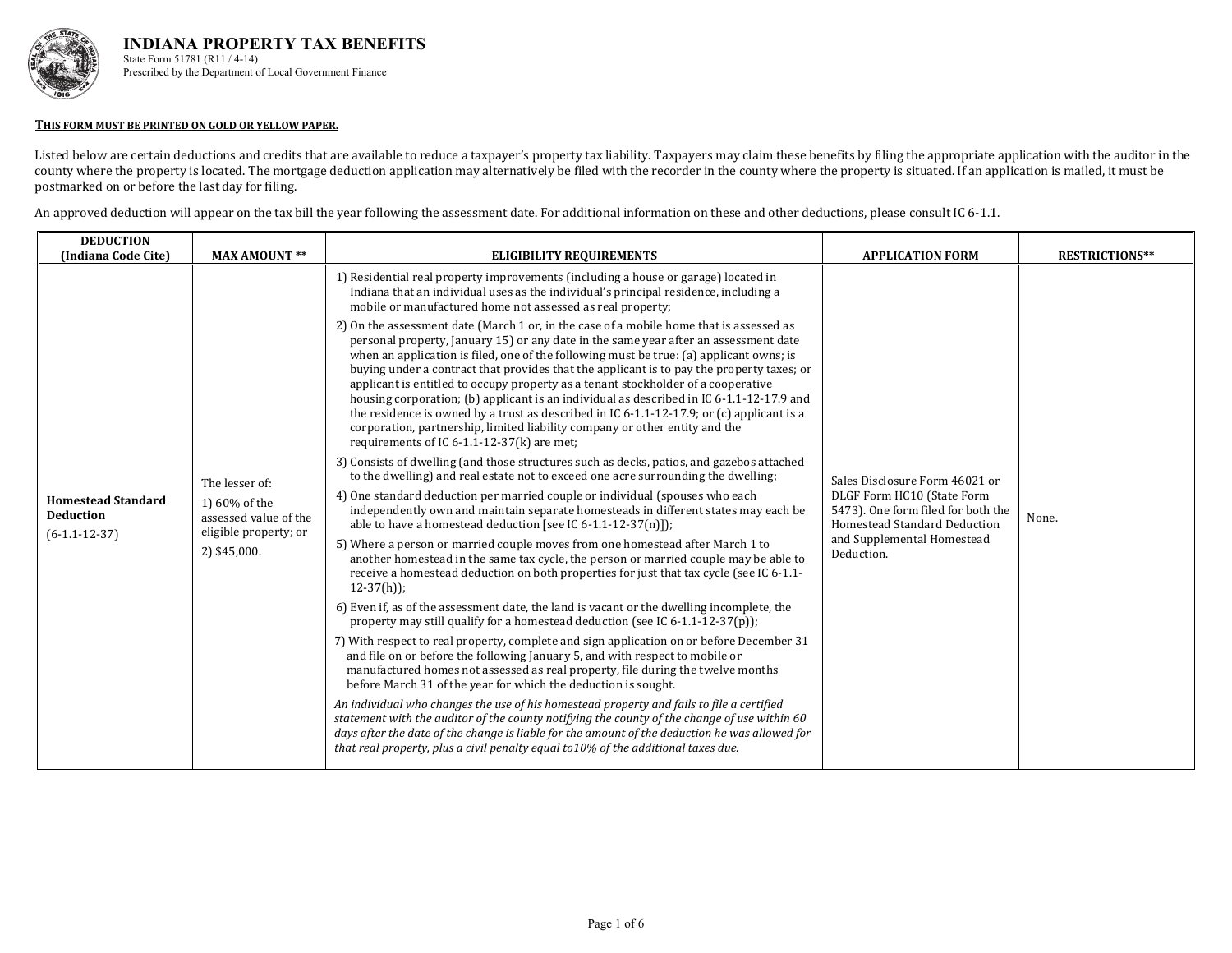| <b>DEDUCTION</b><br>(Indiana Code Cite)                                                                                                                                                                                                                                                                                                         | <b>MAX AMOUNT **</b>                                                                                                                                                                                                                                                                                                                                                                                                                                                                                 | <b>ELIGIBILITY REQUIREMENTS</b>                                                                                                                                                                                                                                                                                                                                                                                                                                                                                                                                                                                                                                                                                                                                                                                                                                                                                                                                                                                                                                                                                                                                                                                                                                                                                                                                                                                                                                                                                                                                                      | <b>APPLICATION FORM</b>                                                                                                                                                                                                                                                                                                                                                                                                                                                                                                                                                                                                                                                                                                                                | <b>RESTRICTIONS**</b>                                                                                                                                                                                                                                                                       |
|-------------------------------------------------------------------------------------------------------------------------------------------------------------------------------------------------------------------------------------------------------------------------------------------------------------------------------------------------|------------------------------------------------------------------------------------------------------------------------------------------------------------------------------------------------------------------------------------------------------------------------------------------------------------------------------------------------------------------------------------------------------------------------------------------------------------------------------------------------------|--------------------------------------------------------------------------------------------------------------------------------------------------------------------------------------------------------------------------------------------------------------------------------------------------------------------------------------------------------------------------------------------------------------------------------------------------------------------------------------------------------------------------------------------------------------------------------------------------------------------------------------------------------------------------------------------------------------------------------------------------------------------------------------------------------------------------------------------------------------------------------------------------------------------------------------------------------------------------------------------------------------------------------------------------------------------------------------------------------------------------------------------------------------------------------------------------------------------------------------------------------------------------------------------------------------------------------------------------------------------------------------------------------------------------------------------------------------------------------------------------------------------------------------------------------------------------------------|--------------------------------------------------------------------------------------------------------------------------------------------------------------------------------------------------------------------------------------------------------------------------------------------------------------------------------------------------------------------------------------------------------------------------------------------------------------------------------------------------------------------------------------------------------------------------------------------------------------------------------------------------------------------------------------------------------------------------------------------------------|---------------------------------------------------------------------------------------------------------------------------------------------------------------------------------------------------------------------------------------------------------------------------------------------|
| Supplemental<br><b>Homestead Deduction</b><br>$(6-1.1-12-37.5)$                                                                                                                                                                                                                                                                                 | Equal to the sum of<br>the following:<br>1) 35% of the<br>homestead assessed<br>value after the<br>standard deduction<br>has been applied that<br>is less than \$600,000;<br>2) 25% of the<br>homestead assessed<br>value after the<br>standard deduction<br>has been applied that<br>is more than<br>\$600.000.                                                                                                                                                                                     | An individual who is entitled to a homestead standard deduction from the assessed value<br>of property under IC 6-1.1-12-37 also is entitled to receive a supplemental homestead<br>deduction from the assessed value of the homestead to which the standard deduction<br>applies after the application of the standard deduction but before the application of any<br>other deduction, exemption, or credit for which the individual is eligible.                                                                                                                                                                                                                                                                                                                                                                                                                                                                                                                                                                                                                                                                                                                                                                                                                                                                                                                                                                                                                                                                                                                                   | Sales Disclosure Form 46021 or<br>DLGF Form HC10 (State Form<br>5473). One form filed for both the<br>Homestead Standard Deduction<br>and Supplemental Homestead<br>Deduction.                                                                                                                                                                                                                                                                                                                                                                                                                                                                                                                                                                         | This deduction must not be<br>considered in applying the<br>limits in IC 6-1.1-12-40.5,<br>which states that the sum of<br>the deductions provided to<br>an annually assessed<br>personal property mobile<br>home or manufactured home<br>may not exceed one-half of its<br>assessed value. |
| <b>Solar Energy Heating or</b><br><b>Cooling Systems</b><br>$(6-1.1-12-26)$<br><b>Solar Power Device</b><br>$(6-1.1-12-26.1)$<br><b>Wind Power Device</b><br>$(6-1.1-12-29)$<br><b>Hydroelectric Power</b><br><b>Device</b><br>$(6-1.1-12-33)$<br><b>Geothermal Device</b><br>$(6-1.1-12-34)$<br>(See also IC 6-1.1-12-<br>27.1, 30, and 35.5.) | <b>Solar Energy</b><br><b>System:</b> Equals the<br>out-of-pocket<br>expenditures for the<br>components and the<br>labor involved in<br>installing the<br>components.<br><b>Solar Power Device,</b><br>Wind.<br>Hydroelectric, and<br>Geothermal:<br>Assessed value of<br>property with the<br>device less the<br>assessed value of the<br>property without the<br>device.<br><b>Solar Power Device</b><br>assessed as<br>distributable or<br>personal property:<br>Assessed value of the<br>device. | 1) Applicant must own or be buying under contract the real property, mobile or<br>manufactured home not assessed as real property or solar power device (or be leasing<br>the real property from the real property owner and be subject to assessment and<br>property taxation with respect to the solar power device) on the date the application is<br>filed;<br>2) Real property or mobile home not assessed as real property is equipped with a solar<br>energy system, wind power device, hydroelectric power device, or geothermal energy<br>heating or cooling device (and for purposes of the solar power device deduction, the<br>real property is equipped with a solar power device that is assessed as a real property<br>improvement);<br>3) With respect to real property or a solar power device assessed as distributable or<br>personal property, complete and sign application on or before December 31 and file on<br>or before the following January 5, and with respect to a mobile home not assessed as<br>real property, file during the 12 months before March 31 of each year for which the<br>deduction is sought. With respect to geothermal and hydroelectric deductions, an<br>application must be filed annually, even for real property. However, a person who<br>receives a solar energy system, wind power device, hydroelectric power device, or<br>geothermal energy heating or cooling device deduction for a particular year and<br>remains eligible for the deduction for the following year is not required to re-apply for<br>the deduction. | <b>Solar Energy System/Solar</b><br><b>Power Device: Sales Disclosure</b><br>Form 46021 or State Form<br>18865.<br>Wind: Sales Disclosure Form<br>46021 or State Form 18865.<br>Hydroelectric: Sales Disclosure<br>Form 46021 or State Form 18865<br>and Indiana Department of<br><b>Environmental Management</b><br>(IDEM) certification, which may<br>be obtained by mailing a copy of<br>the state form to IDEM, 100 N.<br>Senate Ave., Room 1255,<br>Indianapolis, IN 46204.<br><b>Geothermal:</b> Sales Disclosure<br>Form 46021 or State Form 18865<br>and IDEM certification, which<br>may be obtained by mailing a<br>copy of the state form to IDEM.<br>100 N. Senate Ave., Office of<br>Water Quality, Room 1255,<br>Indianapolis, IN 46204. | A person may claim these<br>deductions with all other<br>deductions EXCEPT the Over<br>65 Deduction.                                                                                                                                                                                        |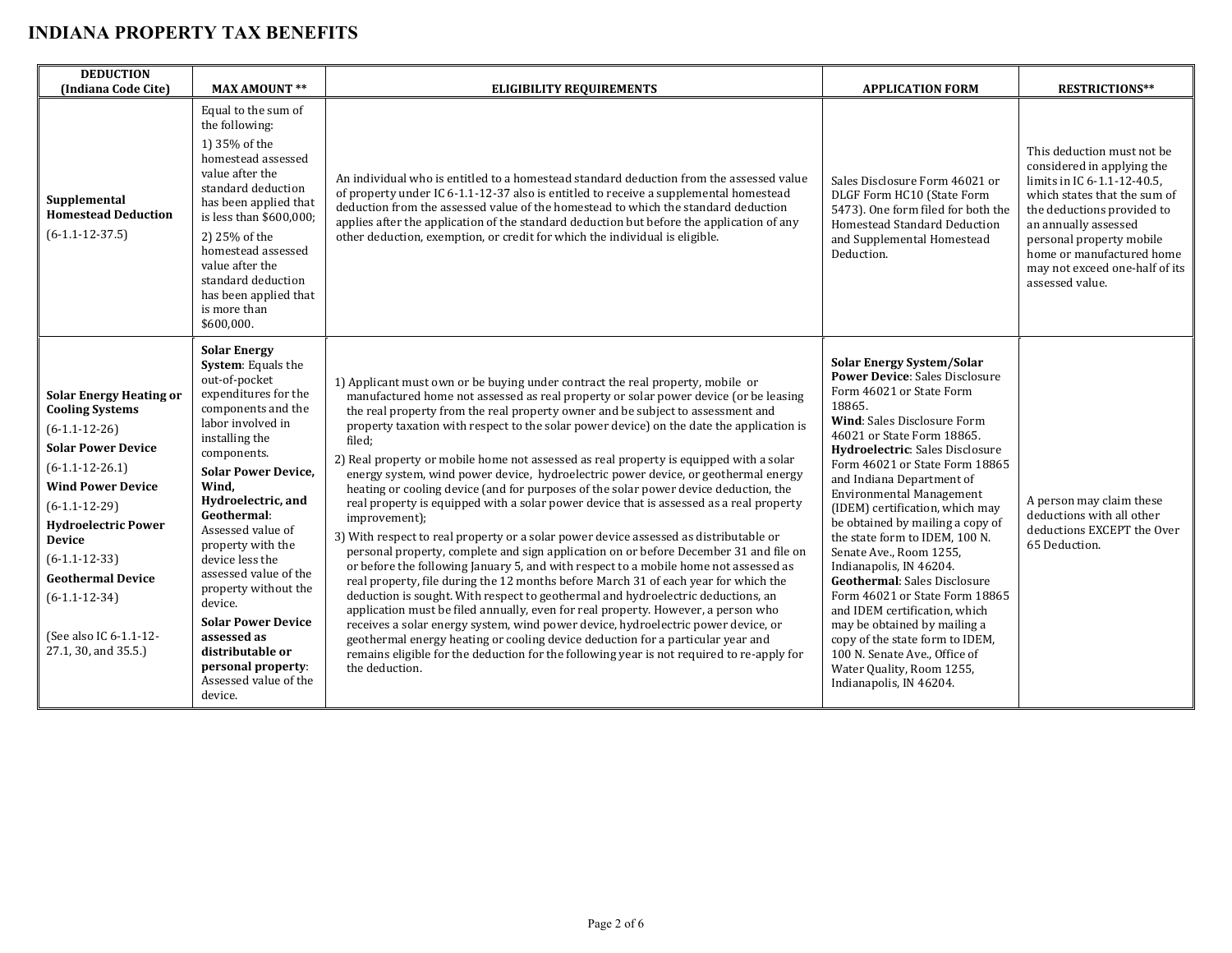| <b>DEDUCTION</b><br>(Indiana Code Cite)                        | <b>MAX AMOUNT **</b>                                                                                                                                                                                                                                                       | <b>ELIGIBILITY REQUIREMENTS</b>                                                                                                                                                                                                                                                                                                                                                                                                                                                                                                                                                                                                                                                                                                                                                                                                                                                                                                                                                                                                                                                                                                                                                                                                                                                                                                                                                                                                                                                                                                                                                                                                                                            | <b>APPLICATION FORM</b>                                                                                                                                                                                                 | <b>RESTRICTIONS**</b>                                                                                                                                                                                                                                                                                                                                                                            |
|----------------------------------------------------------------|----------------------------------------------------------------------------------------------------------------------------------------------------------------------------------------------------------------------------------------------------------------------------|----------------------------------------------------------------------------------------------------------------------------------------------------------------------------------------------------------------------------------------------------------------------------------------------------------------------------------------------------------------------------------------------------------------------------------------------------------------------------------------------------------------------------------------------------------------------------------------------------------------------------------------------------------------------------------------------------------------------------------------------------------------------------------------------------------------------------------------------------------------------------------------------------------------------------------------------------------------------------------------------------------------------------------------------------------------------------------------------------------------------------------------------------------------------------------------------------------------------------------------------------------------------------------------------------------------------------------------------------------------------------------------------------------------------------------------------------------------------------------------------------------------------------------------------------------------------------------------------------------------------------------------------------------------------------|-------------------------------------------------------------------------------------------------------------------------------------------------------------------------------------------------------------------------|--------------------------------------------------------------------------------------------------------------------------------------------------------------------------------------------------------------------------------------------------------------------------------------------------------------------------------------------------------------------------------------------------|
| Mortgage<br>$(6-1.1-12-1, 2)$                                  | The lesser of:<br>1) \$3,000;<br>2) balance of<br>mortgage or contract<br>indebtedness<br>(including home<br>equity line of credit)<br>on assessment date;<br>or<br>3) one-half of the<br>total assessed value<br>of the property.                                         | 1) Applicant must be resident of Indiana;<br>2) On the date the application is filed, applicant must own or be buying under contract the<br>real property or mobile or manufactured home not assessed as real property. The<br>mortgage, contract, or memorandum (including a home equity line of credit) must be<br>recorded in the county recorder's office;<br>3) Property located in Indiana;<br>4) With respect to real property, complete and sign application on or before December 31<br>and file on or before the following January 5, and with respect to mobile or<br>manufactured homes not assessed as real property, file during the twelve months<br>before March 31 of each year for which the deduction is sought;<br>5) Contract buyer must submit copy of recorded contract or recorded memorandum of<br>contract containing a legal description with the first application filed for this deduction.                                                                                                                                                                                                                                                                                                                                                                                                                                                                                                                                                                                                                                                                                                                                                   | State Form 43709.<br>Applications may be filed with<br>either the auditor or recorder in<br>the county where the property is<br>situated.<br>Note: A new application must be<br>filed whenever a loan is<br>refinanced. | None.                                                                                                                                                                                                                                                                                                                                                                                            |
| Over <sub>65</sub><br>$(6.1.1 - 12 - 9, 10.1)$                 | The lesser of:<br>1) one-half of the<br>assessed value of the<br>property; or<br>2) \$12,480.<br>Note: If any of the<br>applicant's joint<br>tenants or tenants in<br>common (other than<br>a spouse) are not at<br>least 65, the<br>deduction allowed<br>must be reduced. | 1) Applicant must own or be buying under contract the real property or mobile or<br>manufactured home not assessed as real property on the date the application is filed;<br>2) Applicant is at least 65 on or before December 31 of the year preceding the year in<br>which the deduction is claimed:<br>3) Applicant and any joint tenants or tenants in common other than a spouse reside on/in<br>the real property or mobile or manufactured home;<br>4) Combined adjusted gross income in year preceding year in which application is signed<br>does not exceed \$25,000;<br>5) Applicant has owned or has been buying under contract the real property or mobile<br>home or manufactured home for at least one year before claiming the deduction;<br>6) Assessed value of property does not exceed \$182,430;<br>7) Surviving, un-remarried spouse at least 60 on or before December 31 of the year<br>preceding the year in which the deduction is claimed if deceased was 65 at the time of<br>death may qualify;<br>8) Individual may not be denied the deduction because the individual is absent from the<br>real property or mobile or manufactured home while in a nursing home or hospital;<br>(NOTE that if the property is converted into a rental property, it no longer<br>qualifies as the individual's residence.)<br>9) With respect to real property, complete and sign application on or before December 31<br>and file on or before the following January 5, and with respect to mobile or<br>manufactured homes not assessed as real property, file during the twelve months<br>before March 31 of each year for which the deduction is sought. | State Form 43708.<br>Internal Revenue Service Form<br>1040 for the previous calendar<br>year. This requirement includes<br>submitting the 1040 for the<br>applicant and all co-owners.                                  | A person may not claim any<br>other deductions besides the<br>Mortgage and Homestead<br><b>Deductions</b> (and Fertilizer<br>Storage Deduction under IC<br>$6 - 1.1 - 12 - 38$ ).<br>If real property, a mobile<br>home, or a manufactured<br>home is owned by:<br>1) tenants by the entirety;<br>2) joint tenants; or<br>3) tenants in common;<br>only one Over 65 Deduction<br>may be allowed. |
| <b>Over 65 Circuit Breaker</b><br>Credit<br>$(6-1.1-20.6-8.5)$ | Prevents property<br>tax liability on<br>qualified homestead<br>property from<br>increasing by more<br>than 2% over the<br>previous year's tax<br>liability.                                                                                                               | 1) Applicant qualified for homestead standard deduction in preceding calendar year and<br>qualifies in current year (or is an eligible surviving spouse);<br>2) For applicant who files single return, adjusted gross income cannot exceed \$30,000; for<br>applicant who files a joint return with spouse, adjusted gross income cannot exceed<br>\$40,000; in year preceding year in which application is signed;<br>3) Applicant is or will be at least 65 on or before December 31 of the calendar year<br>immediately preceding the current calendar year;<br>4) Gross assessed value of the homestead on the assessment date is less than \$160,000;<br>5) File in same manner as for Over 65 Deduction.                                                                                                                                                                                                                                                                                                                                                                                                                                                                                                                                                                                                                                                                                                                                                                                                                                                                                                                                                             | State Form 43708.<br>Internal Revenue Service Form<br>1040 for the previous calendar<br>year for applicant and spouse.                                                                                                  | None.                                                                                                                                                                                                                                                                                                                                                                                            |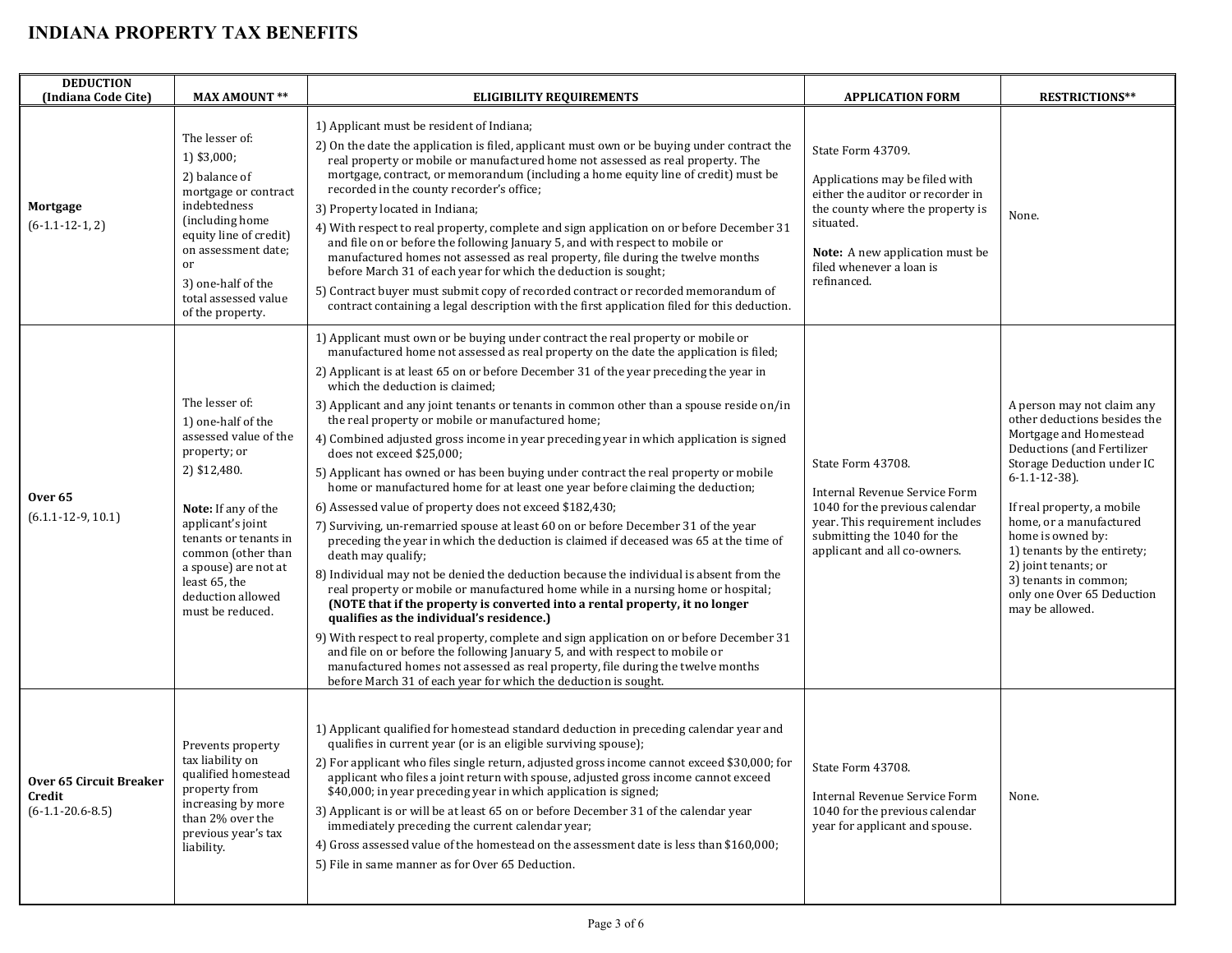| <b>DEDUCTION</b><br>(Indiana Code Cite)                                                                               | <b>MAX AMOUNT **</b> | ELIGIBILITY REQUIREMENTS                                                                                                                                                                                                                                                                                                                                                                                                                                                                                                                                                                                                                                                                                                                                                                                                                                                                                                                                                                                                                                                                                                                                                                                                                                                                                                                                                                              | <b>APPLICATION FORM</b>                                                                                                                                                                                                                                                                                                                                                                                                                                                                                                                                                                                                                                                                                | <b>RESTRICTIONS**</b>                                                                              |
|-----------------------------------------------------------------------------------------------------------------------|----------------------|-------------------------------------------------------------------------------------------------------------------------------------------------------------------------------------------------------------------------------------------------------------------------------------------------------------------------------------------------------------------------------------------------------------------------------------------------------------------------------------------------------------------------------------------------------------------------------------------------------------------------------------------------------------------------------------------------------------------------------------------------------------------------------------------------------------------------------------------------------------------------------------------------------------------------------------------------------------------------------------------------------------------------------------------------------------------------------------------------------------------------------------------------------------------------------------------------------------------------------------------------------------------------------------------------------------------------------------------------------------------------------------------------------|--------------------------------------------------------------------------------------------------------------------------------------------------------------------------------------------------------------------------------------------------------------------------------------------------------------------------------------------------------------------------------------------------------------------------------------------------------------------------------------------------------------------------------------------------------------------------------------------------------------------------------------------------------------------------------------------------------|----------------------------------------------------------------------------------------------------|
| <b>Blind or Disabled</b><br>Person<br>$(6-1.1-12-11, 12)$                                                             | \$12,480             | 1) Blind: Applicant is blind as defined in IC $12-7-2-21(1)$ ; or<br><b>Disabled:</b> Applicant is "disabled" if he is unable to engage in any substantial gainful<br>activity by reason of a medically determinable physical or mental impairment that can<br>be expected to result in death or has lasted or can be expected to last for a continuous<br>period of not less than 12 months;<br>2) The real property or mobile or manufactured home not assessed as real property is<br>principally used and occupied by the applicant as the applicant's residence;<br>3) Applicant must own or be buying under contract the real property or mobile or<br>manufactured home on the date the application is filed (and contract or a memorandum<br>of contract is recorded in the county recorder's office);<br>4) Applicant's taxable gross income does not exceed \$17,000 in the year prior to the year<br>in which the deduction is claimed;<br>5) With respect to real property, complete and sign application on or before December 31<br>and file on or before the following January 5, and with respect to mobile or<br>manufactured homes not assessed as real property, file during the twelve months<br>before March 31 of each year for which the deduction is sought.                                                                                                                  | <b>Blind</b><br>State Form 43710.<br>Proof of Blindness: The records<br>of the Division of Family<br>Resources or the Division of<br>Disability and Rehabilitative<br>Services or the written statement<br>of a physician who is licensed by<br>this State and skilled in the<br>diseases of the eye or of a<br>licensed optometrist.<br><b>Disabled</b><br>State Form 43710.<br>Proof of Disability: Proof that<br>applicant is eligible to receive<br>disability benefits under the<br>federal Social Security Act.<br>However, an applicant with a<br>disability not so covered must be<br>examined by a physician under<br>the same standards as used by<br>the Social Security<br>Administration. | A person may claim this<br>deduction with all other<br>deductions EXCEPT the Over<br>65 Deduction. |
| <b>Totally Disabled</b><br>Veteran or Veteran at<br>Least 62 with Disability<br>of 10% or More<br>$(6-1.1-12-14, 15)$ | \$12,480*            | 1) Applicant must own or be buying under contract the real property or mobile or<br>manufactured home not assessed as real property on the date the application is filed<br>(and contract or a memorandum of contract is recorded in the county recorder's office);<br>2) Applicant served in U.S. military service for at least 90 days and was honorably<br>discharged;<br>3) Applicant is either totally disabled or at least 62 with at least 10% disability;<br>4) Assessed value of applicant's tangible property is not greater than \$143,160;<br>5) With respect to real property, complete and sign application on or before December 31<br>and file on or before the following January 5, and with respect to mobile or<br>manufactured homes not assessed as real property, file during the twelve months<br>before March 31 of each year for which the deduction is sought;<br>6) Surviving spouse of a veteran may receive this deduction if the veteran satisfied the<br>above eligibility requirements at the time of death and the surviving spouse owns or is<br>buying the property under contract at the time the deduction application is filed. The<br>surviving spouse is entitled to the deduction regardless of whether the property for<br>which the deduction is claimed was owned by the deceased veteran or the surviving<br>spouse before the deceased veteran's death. | State Form 12662.<br>Pension Certificate or Award of<br>Compensation from VA or IDVA;<br>or Certificate of Eligibility issued<br>by IDVA.<br>Surviving spouse must provide<br>the documentation necessary to<br>establish that at the time of death<br>the deceased veteran satisfied<br>the eligibility requirements.                                                                                                                                                                                                                                                                                                                                                                                 | A person may claim this<br>deduction with all other<br>deductions EXCEPT the Over<br>65 Deduction. |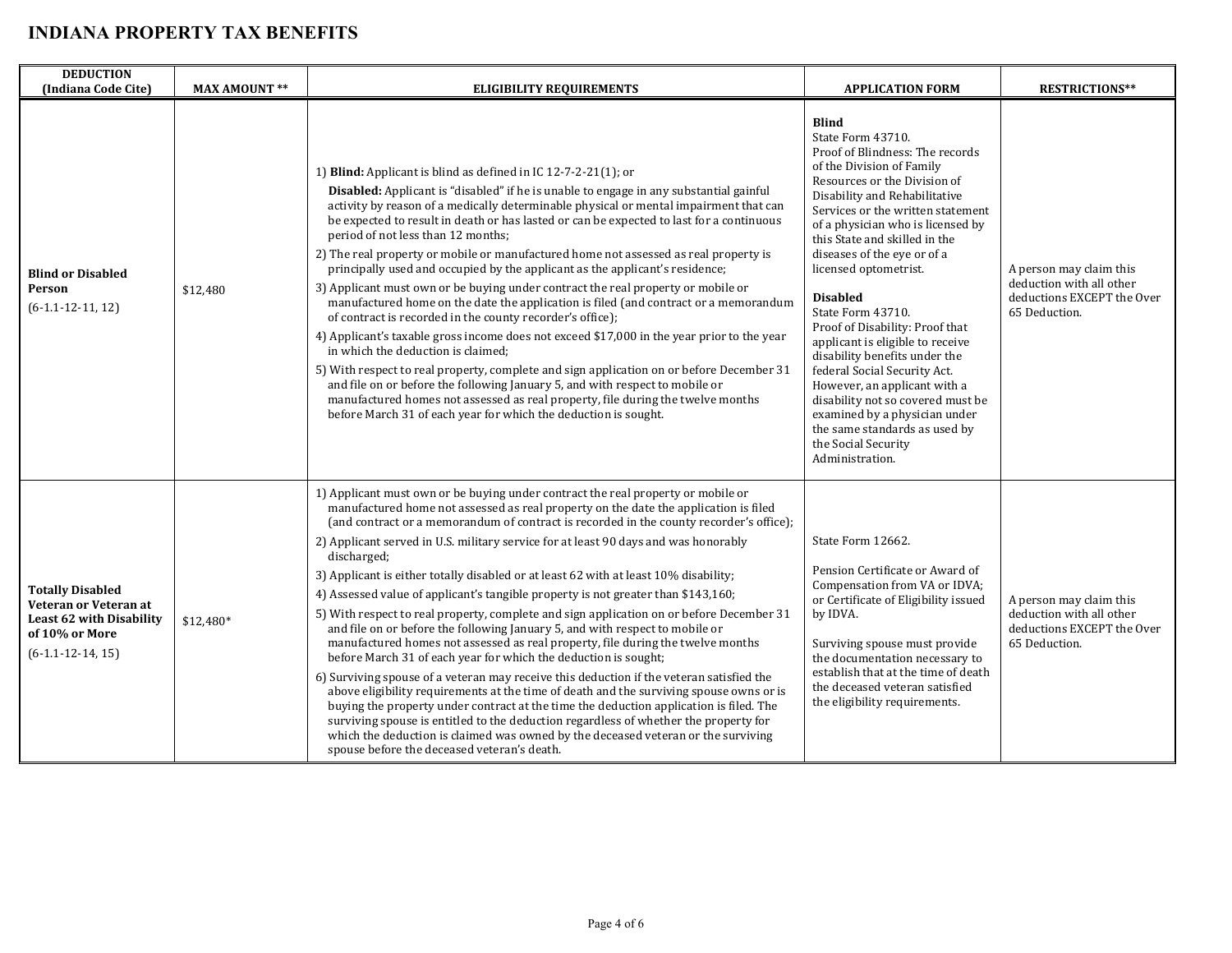| <b>DEDUCTION</b><br>(Indiana Code Cite)                                            | <b>MAX AMOUNT **</b> | <b>ELIGIBILITY REQUIREMENTS</b>                                                                                                                                                                                                                                                                                                                                                                                                                                                                                                                                                                                                                                                                                                                                                                                                                                                                                                                                                                                                                                                                                                                                                                                                                                                                                | <b>APPLICATION FORM</b>                                                                                                                                                                                                                                                                                                | <b>RESTRICTIONS**</b>                                                                                                                                            |
|------------------------------------------------------------------------------------|----------------------|----------------------------------------------------------------------------------------------------------------------------------------------------------------------------------------------------------------------------------------------------------------------------------------------------------------------------------------------------------------------------------------------------------------------------------------------------------------------------------------------------------------------------------------------------------------------------------------------------------------------------------------------------------------------------------------------------------------------------------------------------------------------------------------------------------------------------------------------------------------------------------------------------------------------------------------------------------------------------------------------------------------------------------------------------------------------------------------------------------------------------------------------------------------------------------------------------------------------------------------------------------------------------------------------------------------|------------------------------------------------------------------------------------------------------------------------------------------------------------------------------------------------------------------------------------------------------------------------------------------------------------------------|------------------------------------------------------------------------------------------------------------------------------------------------------------------|
| <b>Veteran with Service-</b><br><b>Connected Disability</b><br>$(6-1.1-12-13, 15)$ | \$24,960*            | 1) Applicant must own or be buying under contract the real property or mobile or<br>manufactured home not assessed as real property on the date the application is filed<br>(and contract or a memorandum of contract is recorded in the county recorder's office);<br>2) Applicant received an honorable discharge after serving in U.S. military or naval forces<br>during any of its wars;<br>3) Applicant has service-connected disability of at least 10%;<br>4) With respect to real property, complete and sign application on or before December 31<br>and file on or before the following January 5, and with respect to mobile or<br>manufactured homes not assessed as real property, file during the twelve months<br>before March 31 of each year for which the deduction is sought;<br>5) Surviving spouse of a veteran may receive this deduction if the veteran satisfied the<br>above eligibility requirements at the time of death and the surviving spouse owns or is<br>buying the property under contract at the time the deduction application is filed. The<br>surviving spouse is entitled to the deduction regardless of whether the property for<br>which the deduction is claimed was owned by the deceased veteran or the surviving<br>spouse before the deceased veteran's death. | State Form 12662.<br>Pension Certificate or Award of<br>Compensation from VA or IDVA;<br>or Certificate of Eligibility issued<br>by IDVA.<br>Surviving spouse must provide<br>the documentation necessary to<br>establish that at the time of death<br>the deceased veteran satisfied<br>the eligibility requirements. | A person may claim this<br>deduction with all other<br>deductions EXCEPT the Over<br>65 Deduction and Surviving<br>Spouse of WW I Veteran<br>Deduction.          |
| <b>Veteran of World War I</b><br>$(6-1.1-12-17.4, 17.5)$                           | $$18,720*$           | 1) Applicant must own or be buying under contract the real property or mobile or<br>manufactured home not assessed as real property on the date the application is filed<br>(and contract or a memorandum of contract is recorded in the county recorder's office);<br>2) Applicant must be resident of Indiana;<br>3) Property must be the veteran's principal residence;<br>4) Applicant is a Veteran of World War I;<br>5) Assessed value of the residence property does not exceed \$206,500;<br>6) Veteran owns the real property or mobile or manufactured home for at least one year<br>prior to claiming deduction;<br>7) Individual may not be denied the deduction because the individual is absent from the<br>individual's principal residence while in a nursing home or hospital;<br>8) With respect to real property, complete and sign application on or before December 31<br>and file on or before the following January 5, and with respect to mobile or<br>manufactured homes not assessed as real property, file during the twelve months<br>before March 31 of each year for which the deduction is sought.                                                                                                                                                                              | State Form 12662.<br>VA-issued proof of service and<br>honorable discharge.                                                                                                                                                                                                                                            | A person may claim this<br>deduction with all other<br>deductions EXCEPT the Over<br>65 Deduction.                                                               |
| <b>Surviving Spouse of</b><br>World War I Veteran<br>$(6-1.1-12-16, 17)$           | \$18,720*            | 1) Surviving spouse must own or be buying on contract the real property or mobile or<br>manufactured home not assessed as real property on the date the application is filed<br>(and contract or a memorandum of contract is recorded in the county recorder's office);<br>2) Applicant is surviving spouse of person who served in the U.S. military before<br>November 12, 1918;<br>3) Deceased spouse received an honorable discharge;<br>4) File in same manner as for Veteran of World War I Deduction.                                                                                                                                                                                                                                                                                                                                                                                                                                                                                                                                                                                                                                                                                                                                                                                                   | State Form 12662.<br>VA-issued proof of service and<br>honorable discharge.                                                                                                                                                                                                                                            | A person may claim this<br>deduction with all other<br>deductions EXCEPT the Over<br>65 Deduction and Veteran<br>with Service-Connected<br>Disability Deduction. |